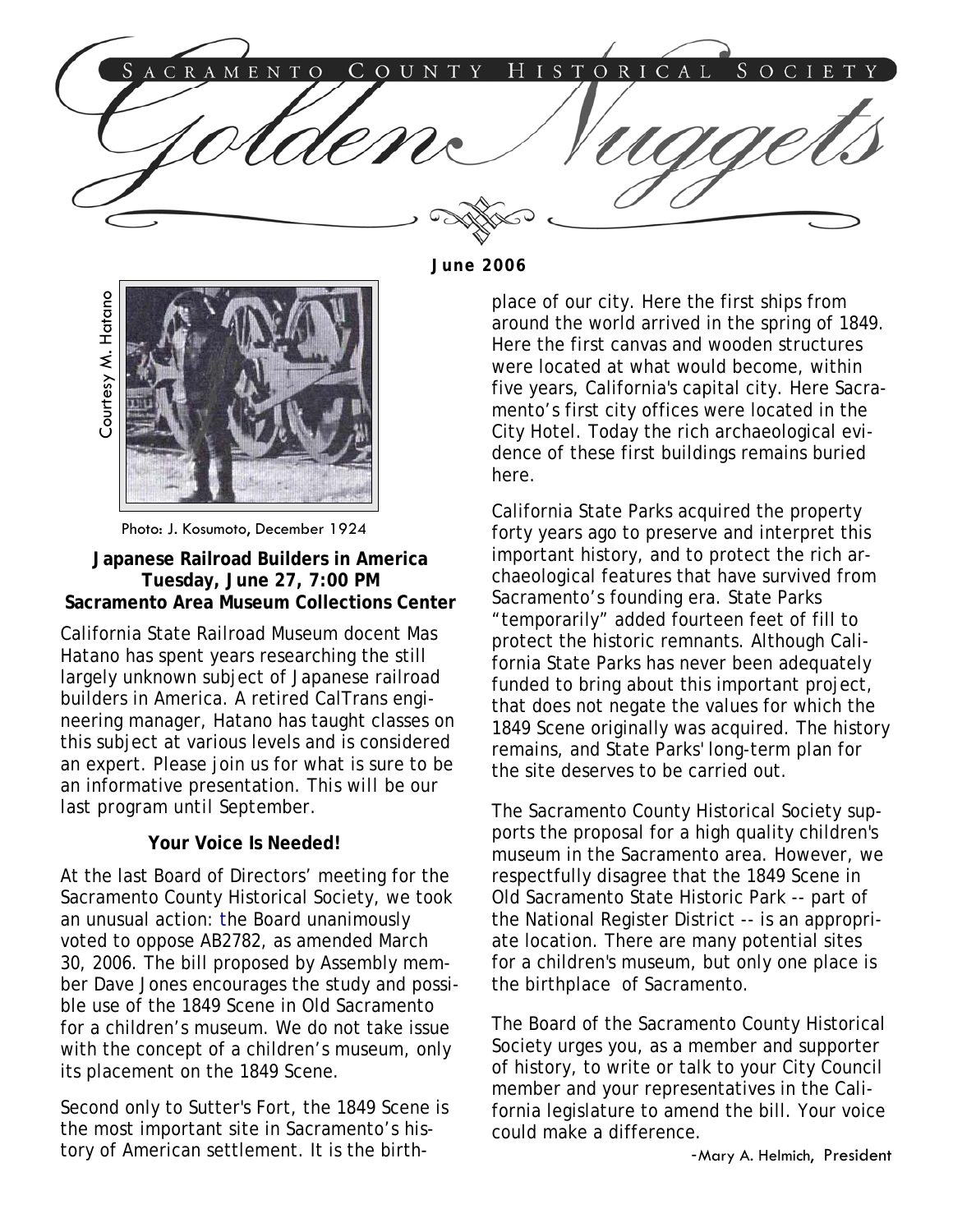

Sacramento Immigrants, courtesy SAMCC

### **Sacramento, A Community of Immigrants**  by Rick Bettis

At our June  $27<sup>th</sup>$  meeting we will be hearing from Mas Hatano about the contributions made by the Japanese in railroad building. Sacramento has always been a community of immigrants. The first recorded "aliens" to arrive here after the California Indians, were part of a Spanish expedition headed by Gabriel Moraga. In 1808, they reached the American River near Rancho Cordova. In 1821, a Russian Imperial Navy vessel sailed up the Sacramento to the mouth of the American River. Not long after, trapper Jedediah Smith's party camped on the American River in 1827 near what would become the site of Sacramento State University. John Sutter became the first "immigrant" to settle in 1839. And in 1848 and 1849, as James Holliday noted with his book title, *The World Rushed In* seeking gold.

*Time Magazine* reported Sacramento as being America's "Most Diverse City" in 2002. Of its residents, approximately 40 percent are non-Hispanic whites. The remainder represents not a melting pot, but a salad bowl of cultures and colors. Students in our schools speak more than 70 languages. Recently, somewhere between 15,000 (*Sacramento Bee* estimate) and 40,000 people (organizers' estimate) rallied at the Capitol in support of immigrant rights.

The contributions made by immigrants include: mining; railroad building; reclamation of the Delta; innovations by immigrant farmers; construction work; development and operation of businesses such as markets, laundries and restaurants, horticulture; and military service, including the famous 442nd Regiment of World War II. Immigrants continue to make major contributions in education, science, medicine and high technology

Immigrants have not always been treated with respect. In the past, a number of laws have been implemented to keep them out of the country and the work force, or to deprive them of rights allowed others. They have included:

- Chinese and Asian Exclusion Acts prohibiting citizenship, property ownership, and the right of return for Chinese, Japanese, and Asian Indians
- Internment of Japanese Americans during World War II.
- **Local covenants, conditions and restrictions** (CCRs) that prohibited those of color from residing in some communities and caused segregation in schools.
- ♦ Proposition 187 in 1994 intended to bar illegal aliens, especially Latinos, from schools, medical care and other benefits.
- ♦ The actions of the eugenics proponents and to achieve "human betterment"

Today we speak of tolerance, acceptance and inclusion. Programs such as the California Museum's "Time of Remembrance" exhibit help to deepen our understanding of the experience of Japanese American internees of World War II. In response to local hate crimes, the Capital Unity Council was formed in 1999. It is planning a Capital Unity Center, an interactive learning and exhibition space highlighting the state's cultural history and diversity. We should recall both our successes and our failures. As

George Santayana wrote, "Those who cannot remember the past are condemned to repeat it."

Sacramento Immigrant Rights Rally photo from photo essay by Katie at www.indybay.org.

![](_page_1_Picture_16.jpeg)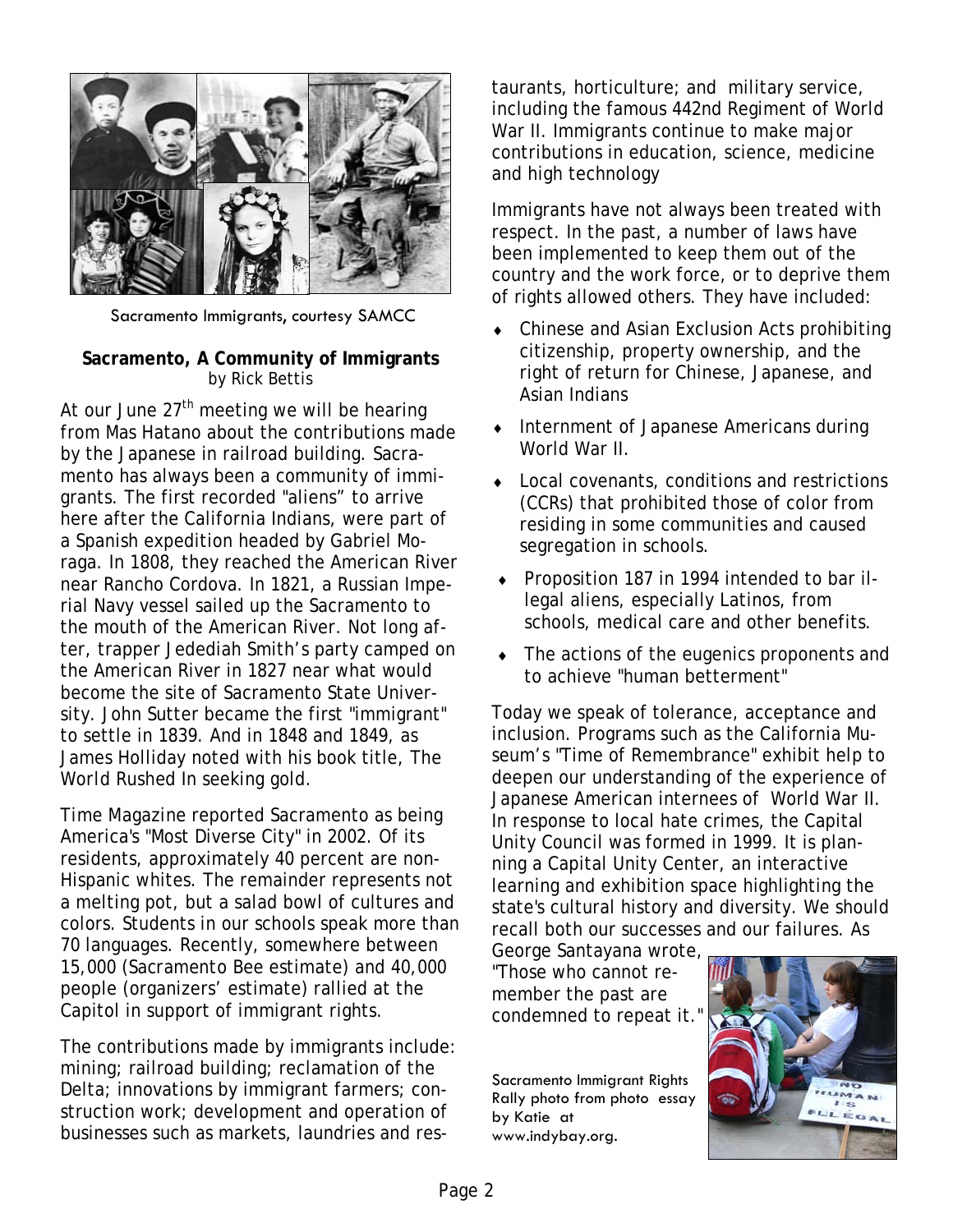### **The Franklin Milkman**  By Alan O'Connor

Lennie Backer, the "Franklin Milkman," was signed by the Sacramento Senators right out of high school. He played in the infield, primarily third base in the late1920s and 1930s. When his father told him that he had to continue as a dairy farmer rather than as a ball player, Lennie negotiated a compromise by buying his father a milking machine.

He played so well that he put Senators management into a dilemma. He was a proven

batsman, had a great arm, and fielded everything hit his way. He was "too good to be kept on a bench." However, despite his obvious talent, Lennie was still unable to break into the high caliber infield that included Earl Sheely at first base, Johnny Monroe at second, Ray French at shortstop, and Jimmy McLaughlin at third base.

![](_page_2_Picture_4.jpeg)

The Milkman

"Farmed" out to the Twin Falls team of the Utah Idaho League, he led the league in batting with a .374 average. In 1928 he got his chance, took over at third base and became an integral part of the famous 1928 team which won the Pacific Coast League second half championship. The following years Lennie performed at a high level both with his glove and bat. His batting average was .334 in 1929 and .330 in 1930.

In the early 1930s, Lennie was a rising star with the Senators, attracting major league scouts from many teams. However, his career and his life almost ended on April 27, 1931, in a game against the San Francisco Seals at the old Recreation Park. A fast ball served up by "Wild Bill" Henderson hit him on the side of his head and fractured his skull. He lay unconscious for 48 hours and in the hospital for six weeks. When his teammates asked why he had not moved out of the way, Lennie explained that he had lost the ball in the big white letters of a sign in center field. The 1931 baseball season was over for "The Milkman." While this incident put Backer's baseball career on hold, it launched that of future major league star, Stan Hack. Hack took over at 3<sup>rd</sup> base for the remainder of the 1931 season and joined the major league Chicago Cubs at the end of it.

Lennie recovered from the beaning in time for the 1932 season, and again became a steady performer for the Senators. He batted .313 in 1932 and .333 in 1933. Because of the beaning, scouts were wary and he never got the opportunity to move to the major leagues. In 1934 Backer was sold to the San Francisco Seals where he became teammates with Joe Marty and Joe DiMaggio. He retired from baseball after the 1938 season. Lennie returned to dairy farming in Franklin and later bought his own farm. He retired from the dairy business in 1967. Backer was elected to the La Salle Hall of Fame in 1972.

## **Editor's Notes**

This month's newsletters were sent first class instead of bulk. It cost about a quarter more per piece to go first class. But we should all get this month's issue shortly after posting.

We've had a lot of problems with bulk delivery. My January newsletter arrived on the 4<sup>th</sup> of February. I still have not gotten my May newsletter, nor have several others. It's not fun to do a newsletter with volunteer writing, folding, labeling, and sorting for bulk distribution, and then have delivery be late or not at all. The bulk mailing facility says it's not their fault. My mail carrier supervisor says it's not the carriers' fault. Who is out there stealing these fascinating monthly epistles?

We have also had problems with our mailing list and member renewals as we transition to a new system and new officers handling these matters. We appreciate your patience as we sort through these difficulties. We hope to have things in better shape when we resume our newsletters in the fall. Finally, we are looking for help posting the Nuggets and other items on our website. If you have web page software experience, call 264-7072.